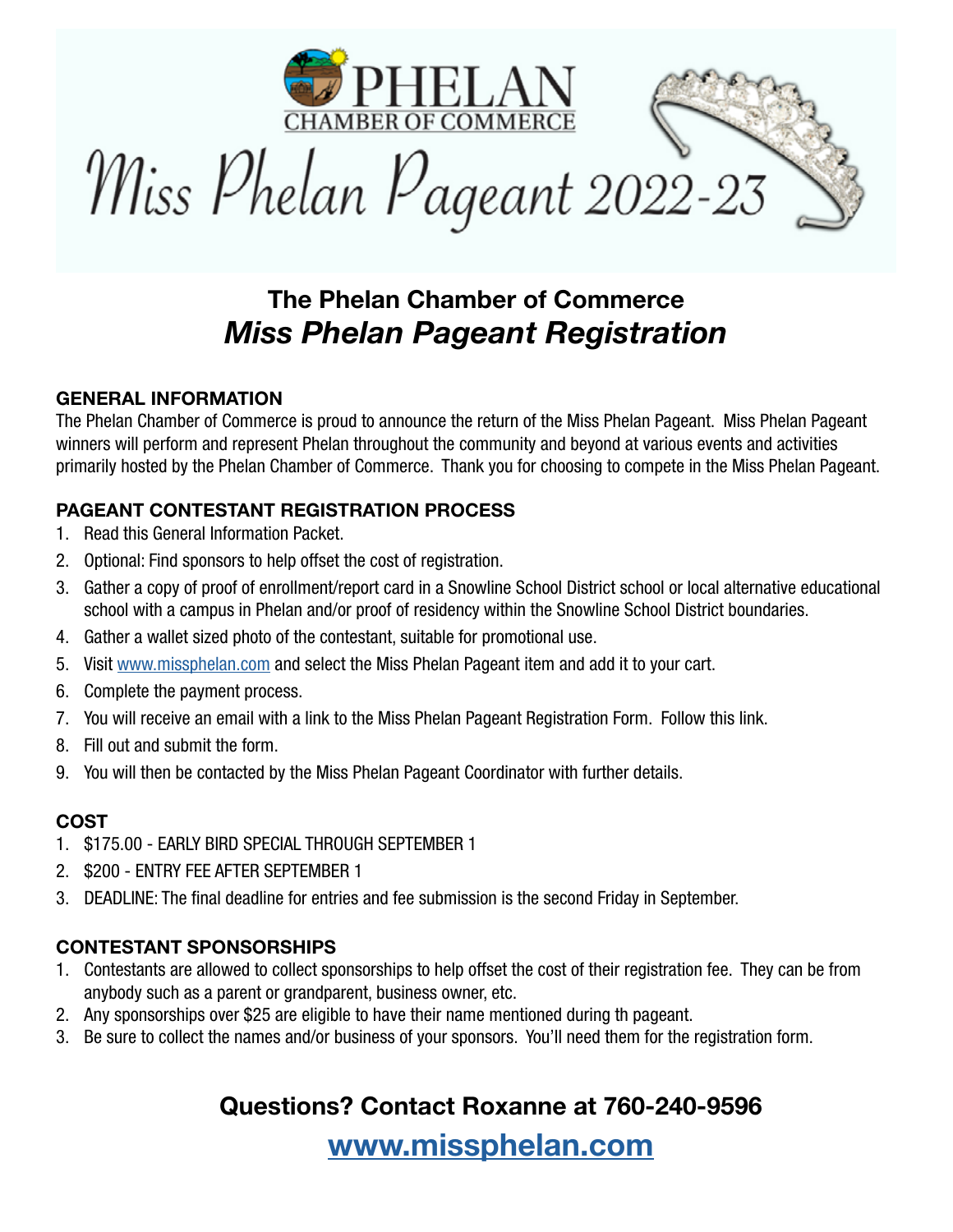

# **The Phelan Chamber of Commerce**<br>**Miss Phelan Pageant Registration** CHAMBER OF COMMERCE

### RULES

- 1. Girls between the ages of 1- 21 are eligible to participate.
- 2. Contestants must be either enrolled in within the Snowline School District or an alternative educational school that has a campus in the town of Phelan. If the contestant has graduated, they must be living in Phelan or have graduated from a Snowline school or alternative educational school with a campus located in Phelan.
- 3. All applicants must reside within the boundaries of the Snowline School District.
- 4. Age appropriate makeup is allowed for the Junior, Young, Teen, and Miss Divisions. No Makeup is allowed in the Tiny, Petite, or Little Division.
- 5. Hair clips, cheer curls, tights, hats, gloves, and scarfs are not permitted during the competition.
- 6. Royalty is expected to participate in community service/Phelan Chamber of Commerce related activities, local parades, and community events.

### DIVISIONS

- 1. Tiny Miss Phelan: 1 2 years old
- 2. Petite Miss Phelan: 3 6 years old
- 3. Little Miss Phelan: 7 9 years old
- 4. Junior Miss Phelan: 10 -12 years old
- 5. Young Miss Phelan: 12 14 years old
- 6. Teen Miss Phelan: 15 -17 years old
- 7. Miss Phelan: 18 21 years old

NOTE: If your birthday falls within 30 days after the pageant you may bump up into the next division if you wish.

### DRESS CODE:

- 1. TINY MISS PHELAN: Pageant dress above the knee, any color frilly or lacy socks.
- 2. PETITE MISS PHELAN: Pageant dress above the knee, any color frilly or lacy socks.
- 3. LITTLE MISS PHELAN: Pageant dress above the knee, any color frilly or lacy socks.
- 4. JUNIOR MISS PHELAN: Floor length gown, fuller skirt, dress shoes, nylons are recommended
- 5. YOUNG MISS PHELAN: Floor length gown, fuller skirt, dress shoes, nylons are recommended
- 6. TEEN MISS PHELAN: Floor length dress, dress shoes, lifted is permitted.
- 7. MISS PHELAN: Floor length dress, dress shoes, lifted is permitted.

### AWARDS

- 1. The highest overall score in each division will earn the title of that division.
- 2. One contestant will be awarded "Most Photogenic."
- 3. "Miss Congeniality" will be voted on and chosen among the contestants during the contest.
- 4. The following awards are optional and just for fun: "Best Hair," "Prettiest Eyes," "Best Smile," "Best Pageant Attire," "Personality," "Speech," "Interview," "Fashion Show," and "Best Modeling." They will be judged separately and have no reflection on the outcome of the Pageant.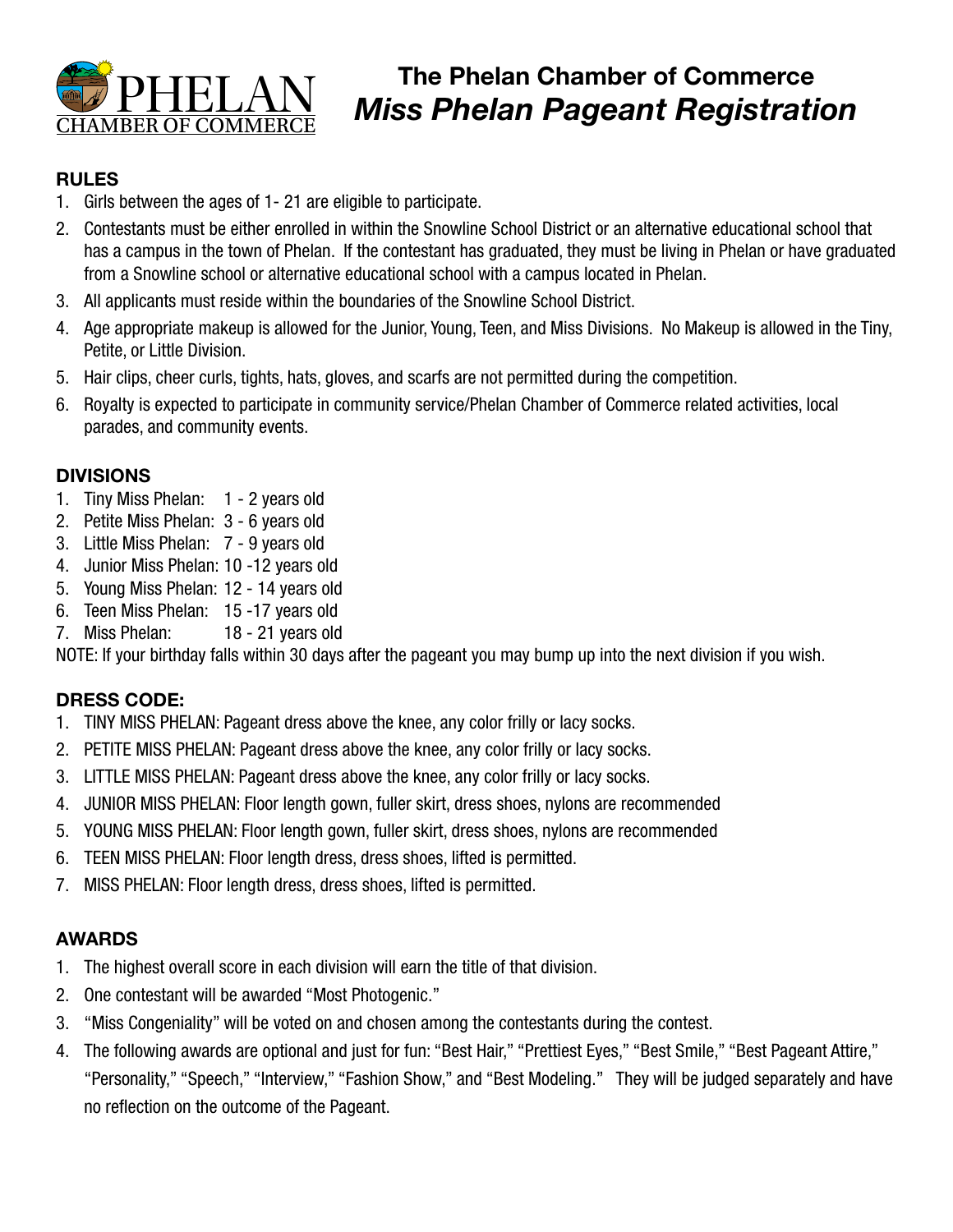

The Phelan Chamber of Commerce **Miss Phelan Pageant Registration** 

|  | Phone: ____ - ____ - ______ Alt Phone: ____ - ____ - ______ Email: _________________________________ |  |  |
|--|------------------------------------------------------------------------------------------------------|--|--|
|  |                                                                                                      |  |  |
|  | Current School: _____________________Grade: _______ Favorite Subject: ___________                    |  |  |
|  | Hair Color: ___________ Eye Color: __________ Favorite Song: ____________________                    |  |  |
|  |                                                                                                      |  |  |
|  |                                                                                                      |  |  |
|  |                                                                                                      |  |  |
|  |                                                                                                      |  |  |
|  |                                                                                                      |  |  |